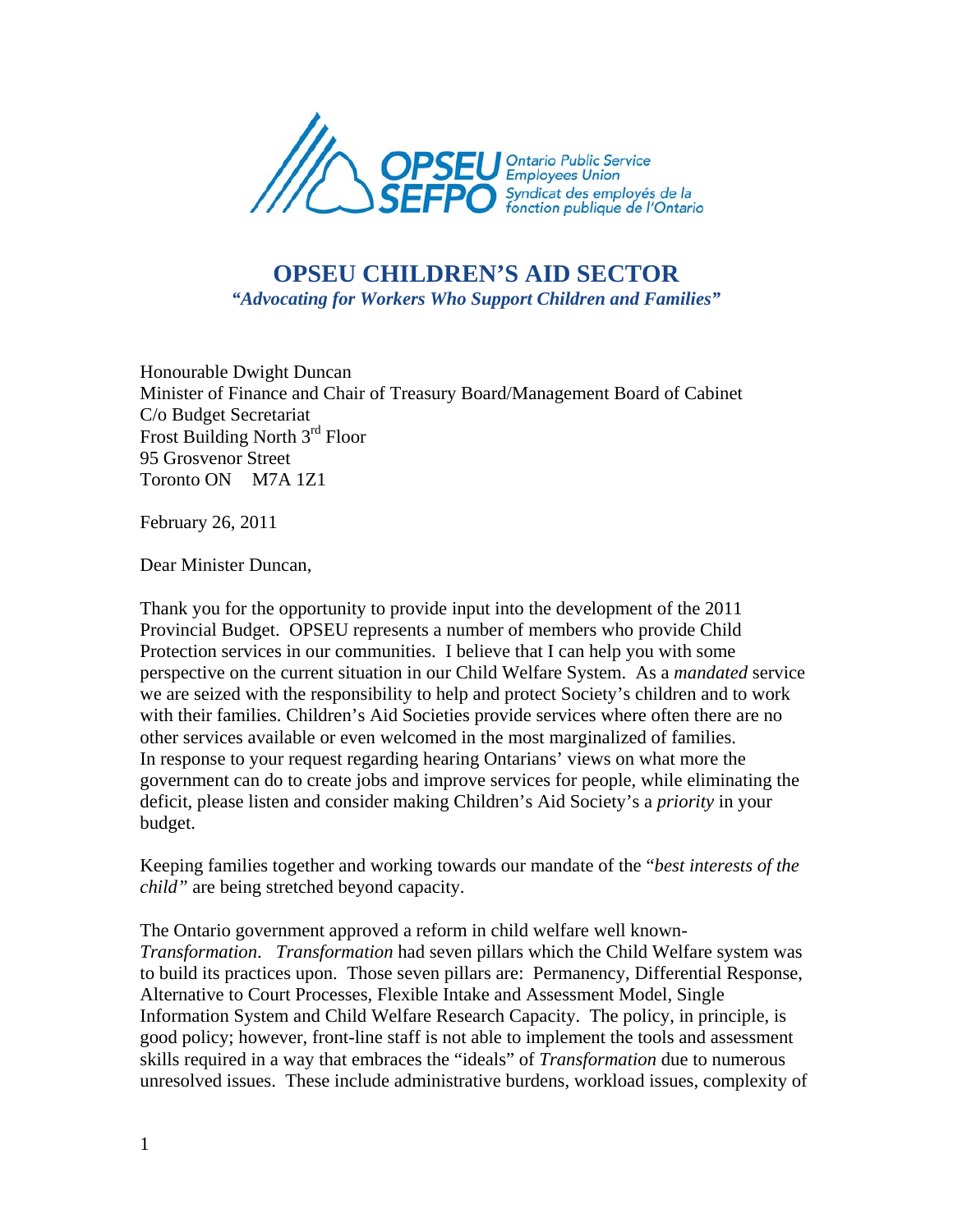cases, geography issues........all of which severely curtail front line workers ability to successfully implement the intent of *Transformation* with successful outcomes.

 The recent program "shifts" occurring in Child Welfare as the result of the recommendations from the *Commission for Sustainability in Child Welfare* is now moving the Child Welfare field in a new direction. The *Commissions* efforts to streamline and correct previous faults in the child welfare system are not incompatible with the "ideals" of *Transformation.*. The idea of their mandate is to have every child serviced in their own community, with equitable services to each child, is also excellent but remains idealistic at this point in time, and with aggressive timelines is creating an unprecedented amount of instability across the sector.

Front line workers are suffering under very complex workloads with directives regarding compliance, accountability and timely outcome measurements being the priority. Keeping families together and working towards our mandate of the "*best interests of the child"* has stretched the capacity of the Child Welfare system beyond its limits.

The commissions report, A Description of the Child Welfare System Landscape in Ontario, dated November 2, 2010, points to many complex issues within the system that need attention.

 The suggested mergers and amalgamations (Tier one 13 Societies) will create larger agencies, enabling a potential for equitable service across the province for children but at what cost to our children and families? We urge that in working through our mandate of the *"best interests of the child",* there is a need to be cognizant of the intricacies of bringing all the recommendations made by the Commission, *Transformation* and other new changes and regulations yet to come, into reality. There continues to be a need to recognize the great amounts of stress on families, children, workers and the system that the implementation of these *ideals takes.*

**Financially,** amalgamations and mergers may not be profitable, and revenue neutral financial outcomes may take several years to develop. In a Report completed by Robert Pickens "Amalgamated and Integrated Agencies Report" 3/ 4 2010 on behalf of the Eastern Zone Executive Directors states:

 "The merged Children's Aid Societies could not be confident that the merger resulted in savings. The expansion of jurisdiction resulted in some savings and efficiencies but similar to the integrated agency, the broader scope required additional staffing. For example, only one financial manager is required but additional financial staff support is required to complete the increased work." Pg 4/5 Furthermore the report states: "If the merger is for efficiencies only, those found will not be equal to the costs of change." P 5/5

Concerning *client access for the larger geographical mergers* the Report states that access for clients was significant: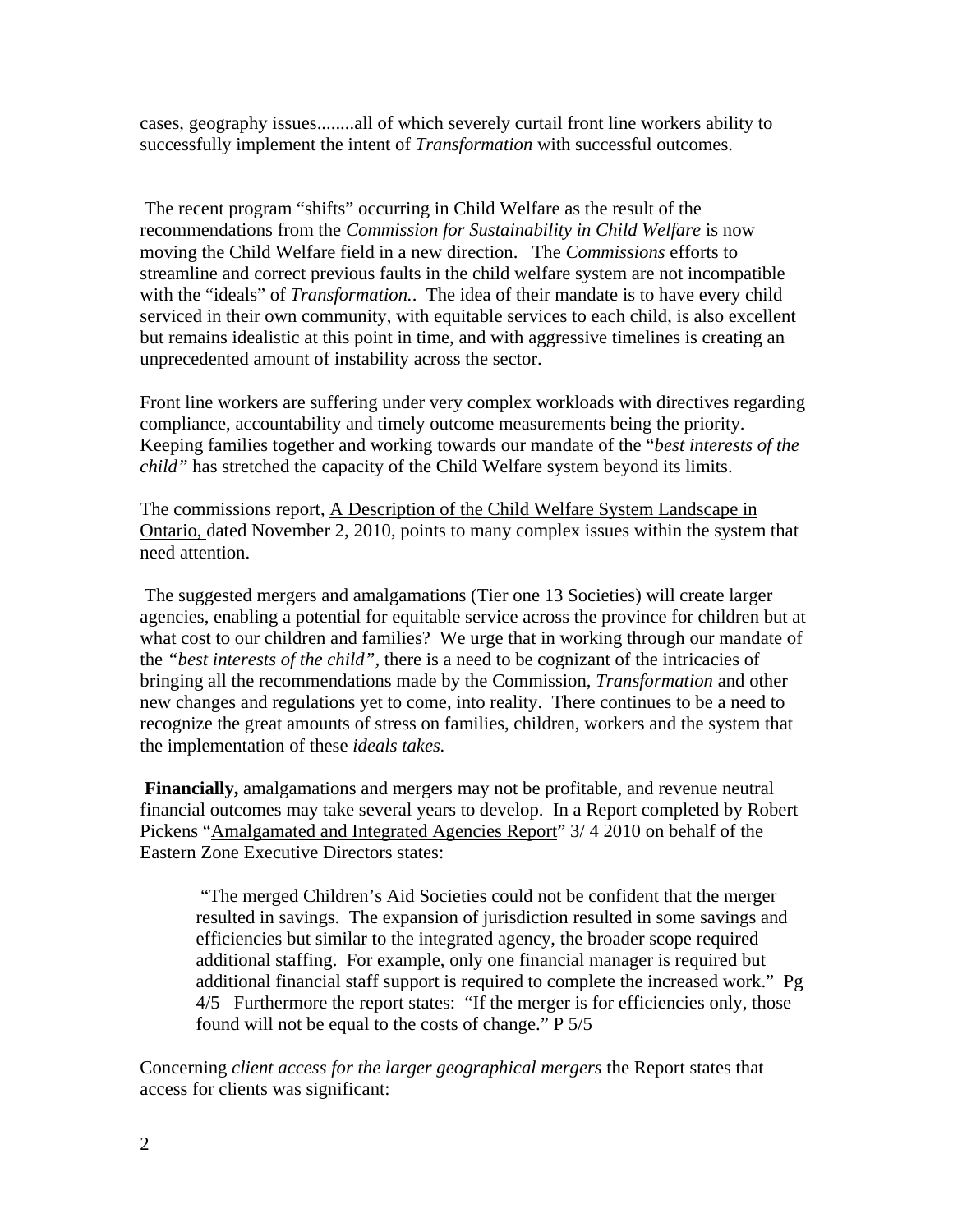"The cross jurisdictional merged CAS noted no difference in access to services for clients other than through improved overall service development that occurred within the agency. The larger geographical area created by the merger is more likely to create access difficulties than solve them, and has resulted in additional costs related to travel and the management of satellite offices."

The larger merged geographical changes are creating a sense of anxiety for families, children and workers in the Child Welfare system. Child welfare workers care a great deal for their families and their children and are concerned about changes in relationships because of geographical changes in foster homes, schools, access visits and recreational activities. Child welfare workers worry that this will create instability for the child and family when the child, family and or workers move or have been moved to different geographical areas. The potential for worker changes is very real as transportation and worker time will increase with such moves and if this is not protected services to our family and children will suffer.

Issues within the Child Welfare Field itself in areas of roles, expectations, directives and responsibilities are varied, causing divisions and discrepancies within the Field.

The document "A Description of the Child Welfare System Landscape in Ontario" dated November 2, 2010 clarifies this issue:

In the experience of CASs, complex, multiple roles and the lack of clarity of responsibilities and integration between the ministry corporate and regional levels can contribute to conflicting system management requirements and inconsistencies in the application of policy, directives and standards. CASs also find that the high compliance and administrative burden on societies (e.g. compliance reporting, recording keeping, etc.) can take away time and focus from serving the needs of children. Pg. 8

Furthermore, the Report indicates that key cost drivers need to be identified and incorporated into a funding model that is inclusive of the real needs of the Societies. These have been identified in the report by the *Commission* as:

- o Increasing staff time for referrals, prevention and kinship care per the transformation agenda
- o Increasing acuity and complexity of cases and children coming into protection
- o Increasing costs for psychological assessments by children's mental health centers and schools
- o Rising complex special needs costs after children are in protection
- o Increased staff time for identifying foster care alternatives to reduce reliance on group homes
- o Annual increases in salaries and benefits due to labour agreements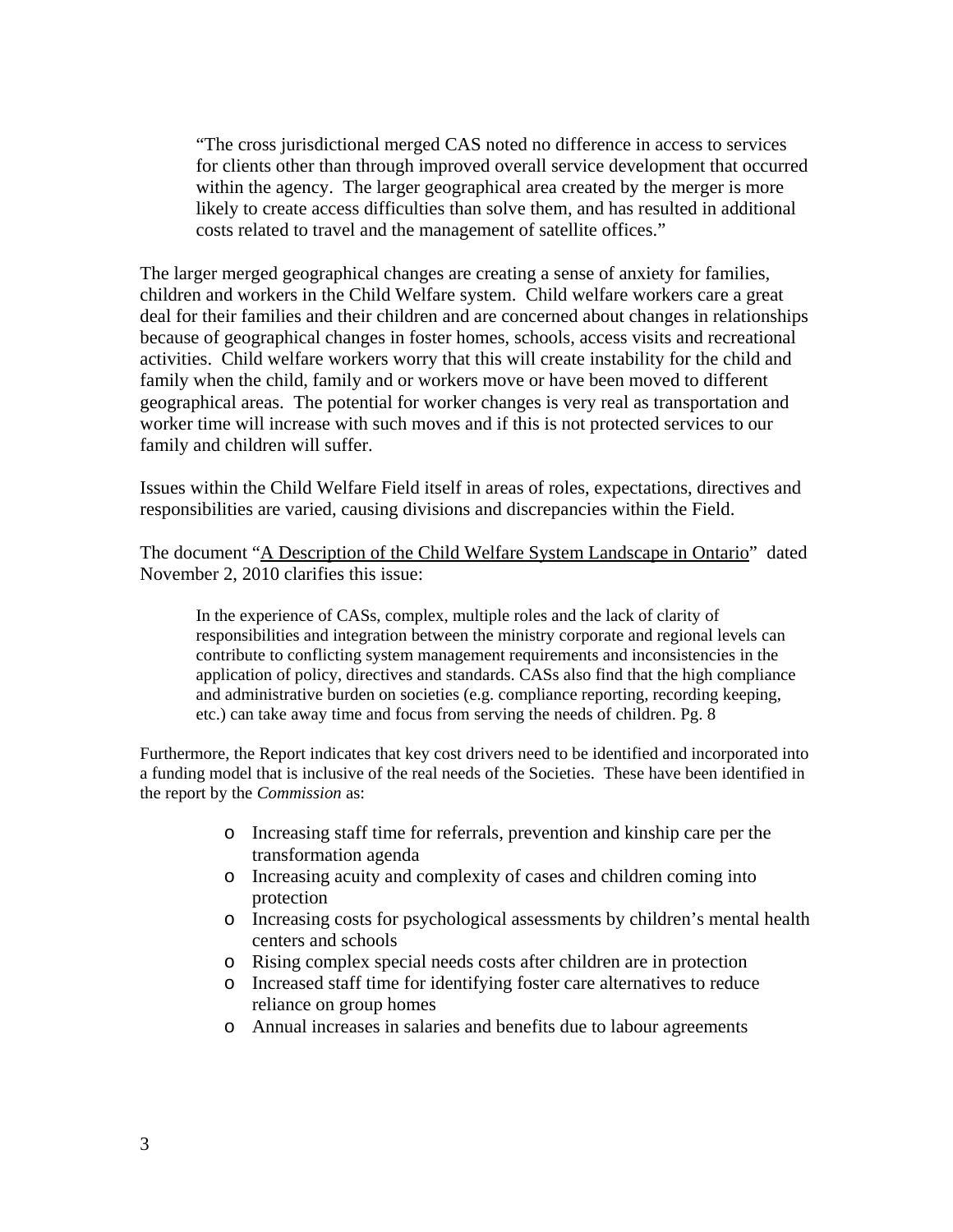- o Ministry‐approved OPR boarding rate increases
- o Increasing compliance requirements for French language services
- o Legal costs for court supervised access and to deal with litigious lawyers
- o Transportation costs in northern, rural and remote areas
- o Drug costs which are paid at "full prices" pg 24

 Funding for *Kinship Care Services* continues to be a burden on Societies, with the Ministry not adequately funding the program. Services for Kinship are at extremes within the CAS system with Kinship is growing at a rapid rate within the field. The expectations are out of control in comparison to the financial ability of agencies to appropriately implement Kinship Care services.

Child Welfare in *Native communities* is in dire need of appropriate funding. Native communities are struggling with implementing the Transformation in all areas; foster care, kinship care and protection services. Communities that are "fly in" only communities need a better understanding from the Government about the complexities of Child Welfare in remote and rural communities. "Delivering child protection services in remote, isolated communities, accessible only by air or ice roads for a few months in the winter, present serious logistical challenges." Pg. 11 Northern Remoteness Study and Analysis of Child Welfare ..."

**Suggestions for action** to the Government would include:

- Prevent any further program/service cuts in services in Children's Aid Societies by creating a funding formula that adequately covers the **REAL** cost of Child Welfare by including the above mentioned cost drivers and by completing a workload study that funds the outcomes.
- That any 2008-10 year end deficits which would result in further layoffs and loss of service programs be eliminated.
- That there be an infusion of dollars to assist in stabilizing staff and resources, i.e. foster care and group home retention and recruitment challenges especially in rural and native communities. Staff turn over; increased sick time and workload (especially regarding paperwork) have been significantly increased with the implementation of government policies and programs, with future shared services and recommendations aiding instability across the sector for the foreseeable future.

.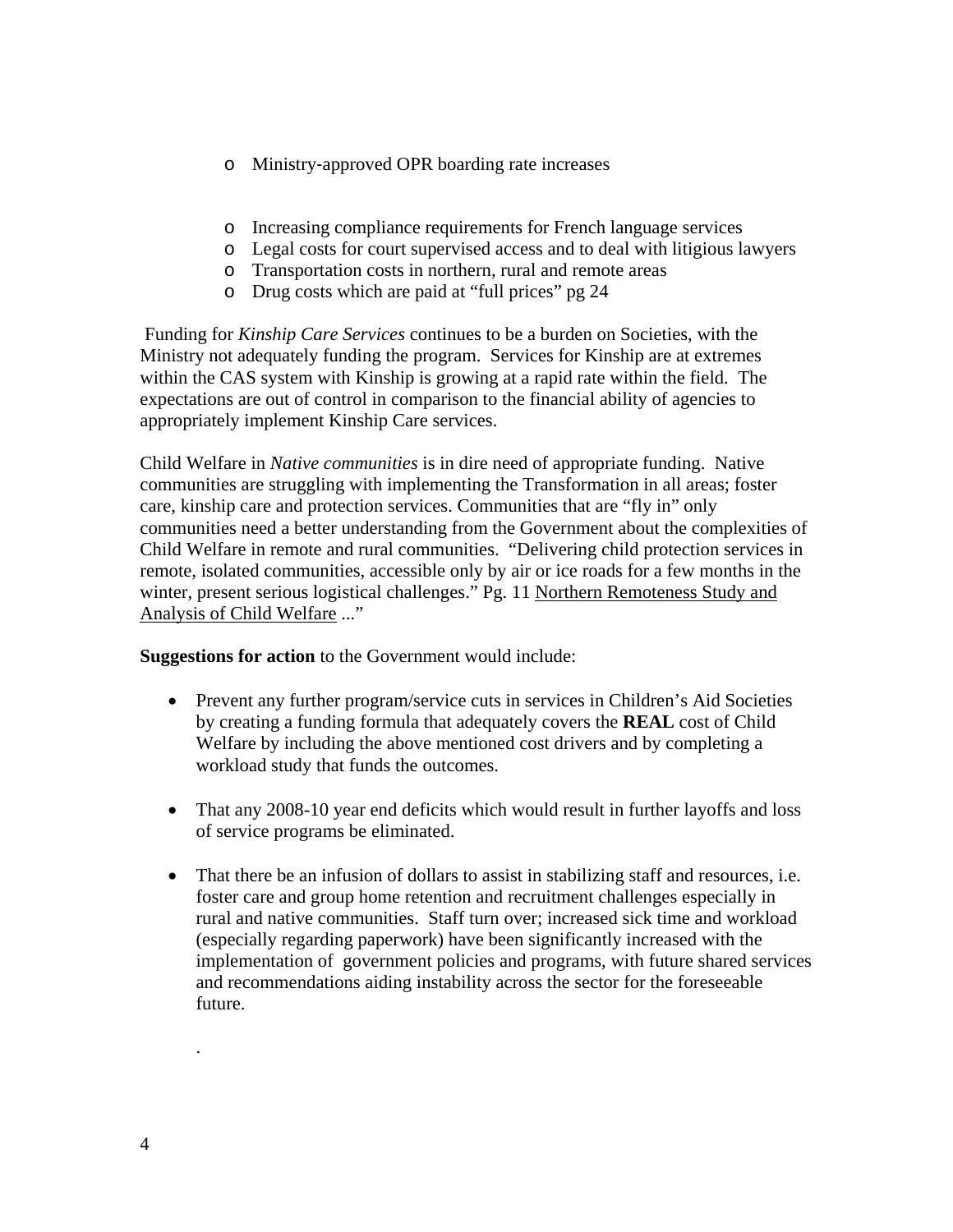The Government is demanding that child welfare agencies have balanced budgets. Balanced budgets make good sense in good economic times where the GDP, job creation and infrastructure is thriving. When people have money they spend money. There are opportunities to be productive and healthy individuals in all areas of their life. When economic times have a downturn and families lose their income, stress builds and families suffer. This Government's policies regarding hydro rates, wage freezes, increased taxes such as the implementation of the HST, corporate tax cuts, high cost of fuel and the non-deficit funding approach for mandated agencies, has increased stress levels to new heights.

History has shown us that in dark economic times that people react more aggressively and stress levels increase in families. Children's Aid Societies have found that in cities where employment and hard economic times have been experienced, that there is a significant rise in child protection services. If there is not have appropriate funding to adjust to these dark economic times, services will be stretched and the excellent and essential services that Children's Aid Societies provide, will suffer allowing children and families will bear the scars of the economy.

The Ministry must continue to **fund Public Services** at levels that are appropriate and healthy. Public Services will help keep the economy running while the Province and the economy make adjustments.

*"Economists measure the impact of different types of spending on overall economic growth. What we have learned is that government spending on income support, social services, and infrastructure raises national income by more than the dollar amount spent. The consulting firm, Moody's estimates that one dollar spent on infrastructure adds one dollar and then another 59 cents more to GDP in the same 12 months. The reason is that government spending has a multiplied impact, it gets passed on to others, and spent again rapidly. For example, every dollar increased Employment Insurance payments creates 69 cents in GDP growth above the dollar received. On the other hand corporate tax breaks return less than their dollar value to the Canadian economy. Cuts to corporate income tax amount to only 30 cents in increased spending for each tax dollar not collected over 12 months.* 

*Spending is linked to production by contracts signed across the economy. For instance, workers sign collective agreements with employers. When wages go up, more money is available to be spread throughout the economy. But, if workers are fearful for their jobs they may save, rather than spend. Pgs. 2, 3"Making Public Services a Priority National Union of Public General Employees December 2008* 

*Deficits* need to be absolved. Agencies have started to take action through Section 14 applications and by Societies taking legal action in the court system against the government regarding funding issues. There is no way for Children's Aid Societies to recoup deficits without service cuts and or appropriate funding. Children's Aid Societies have requested a Workload/Time/Services study be completed by the Government regarding the *reformation of the Child Welfare* system. This study is imperative to the